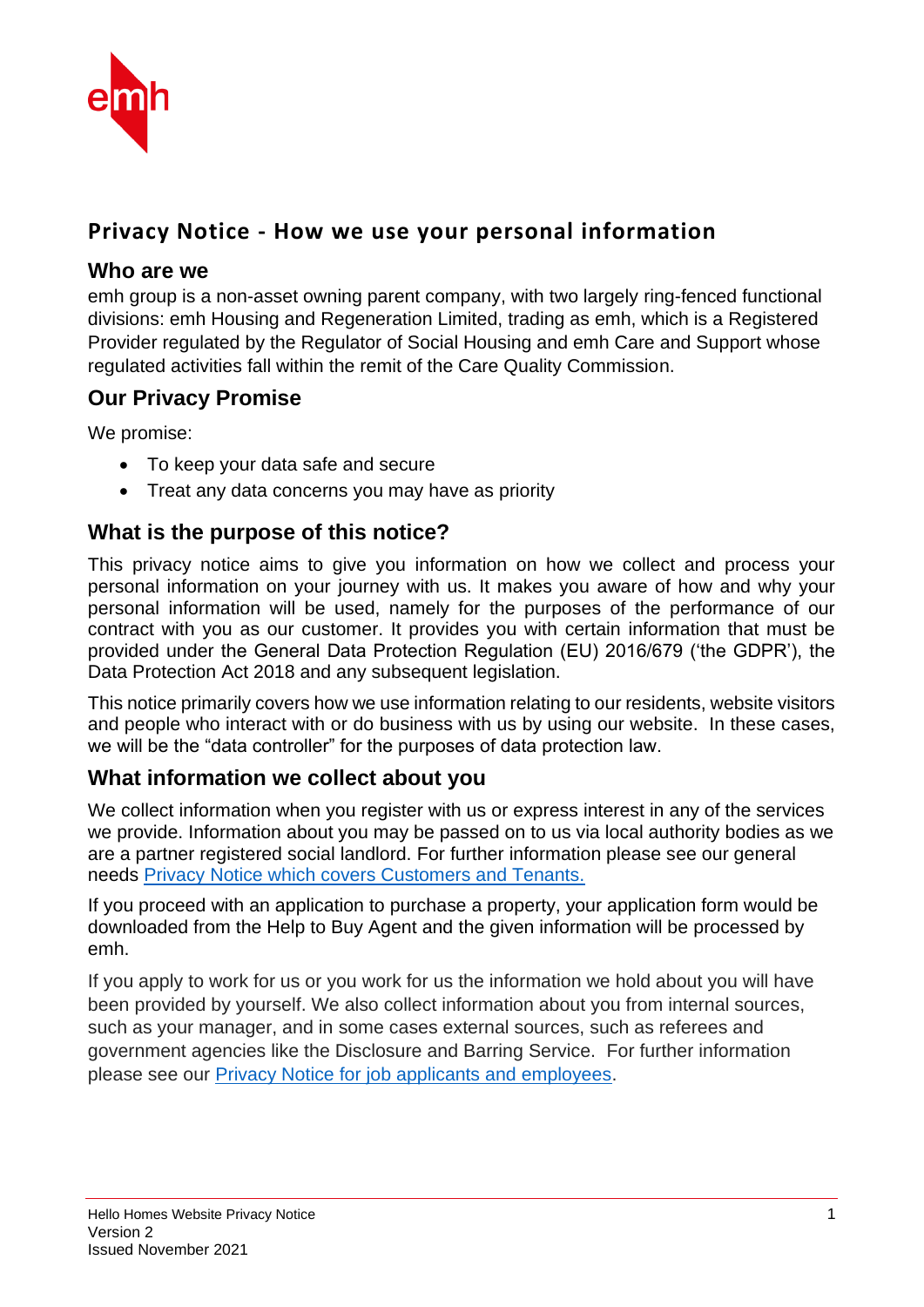

Our legal basis for processing personal data relating to most website visitors is that providing an effective online presence is in our **legitimate interests** as an organisation. If you are ordering or receiving goods or services online, the use of your data is **necessary for the performance of our contract** with you.

### **What information we collect about you**

| <b>long</b> for:                                                                                                                                                                                                     | What information we collect, why we collect it, the legal basis for doing so, and how                                                                                                                            |              |                                 |
|----------------------------------------------------------------------------------------------------------------------------------------------------------------------------------------------------------------------|------------------------------------------------------------------------------------------------------------------------------------------------------------------------------------------------------------------|--------------|---------------------------------|
| What                                                                                                                                                                                                                 | Why                                                                                                                                                                                                              | <b>Basis</b> | <b>Retention</b>                |
| Application Form containing:<br>Name<br>$\bullet$<br>Date of birth<br>Previous address<br>Telephone numbers<br>$\bullet$<br>Email address<br>$\bullet$<br>Financial information<br><b>HE Calculator</b><br>$\bullet$ | Your lease is a contract between you,<br>any other person in your household<br>(should you hold a joint lease) and<br><b>EMH Homes</b><br>This data is used to set up and<br>maintain your rent account with us. | B            | Life of<br>$lease + 6$<br>years |
| Mortgage Offer<br>$\bullet$<br><b>Completion Statement</b>                                                                                                                                                           | Proof of lender for us to contact if we<br>need to for capitalisation, forfeiture or<br>if they repossess                                                                                                        | F            | life of<br>Lease $+6$<br>years  |
| LPE <sub>1</sub><br>$\bullet$                                                                                                                                                                                        | We need to have evidence of what<br>information we have supplied to a<br>solicitor as landlord regarding<br>management of the property                                                                           | F            | Life of<br>$lease + 6$<br>years |

| <b>Types of Legal Basis</b> |          |             |              |        |                  |
|-----------------------------|----------|-------------|--------------|--------|------------------|
| $A -$ Consent               | $B -$    | $C -$ Legal | $D - V$ ital | Public | $F -$ Legitimate |
|                             | Contract | obligation  | interests    | task   | interest         |

## **What particularly sensitive information we collect about you**

| What information we collect, why we collect it, the legal basis for doing so, and how<br><b>long</b> for: |                                                                                                                                                                                                         |              |                                         |
|-----------------------------------------------------------------------------------------------------------|---------------------------------------------------------------------------------------------------------------------------------------------------------------------------------------------------------|--------------|-----------------------------------------|
| What                                                                                                      | Why                                                                                                                                                                                                     | <b>Basis</b> | <b>Retention</b>                        |
| Disability information                                                                                    | As required by our regulator, in<br>accordance with our legal<br>obligations under the Equality<br>Act 2010 and to provide<br>information on extra services<br>we provide – such as tenancy<br>support. | B            | Life of Lease but<br>regularly reviewed |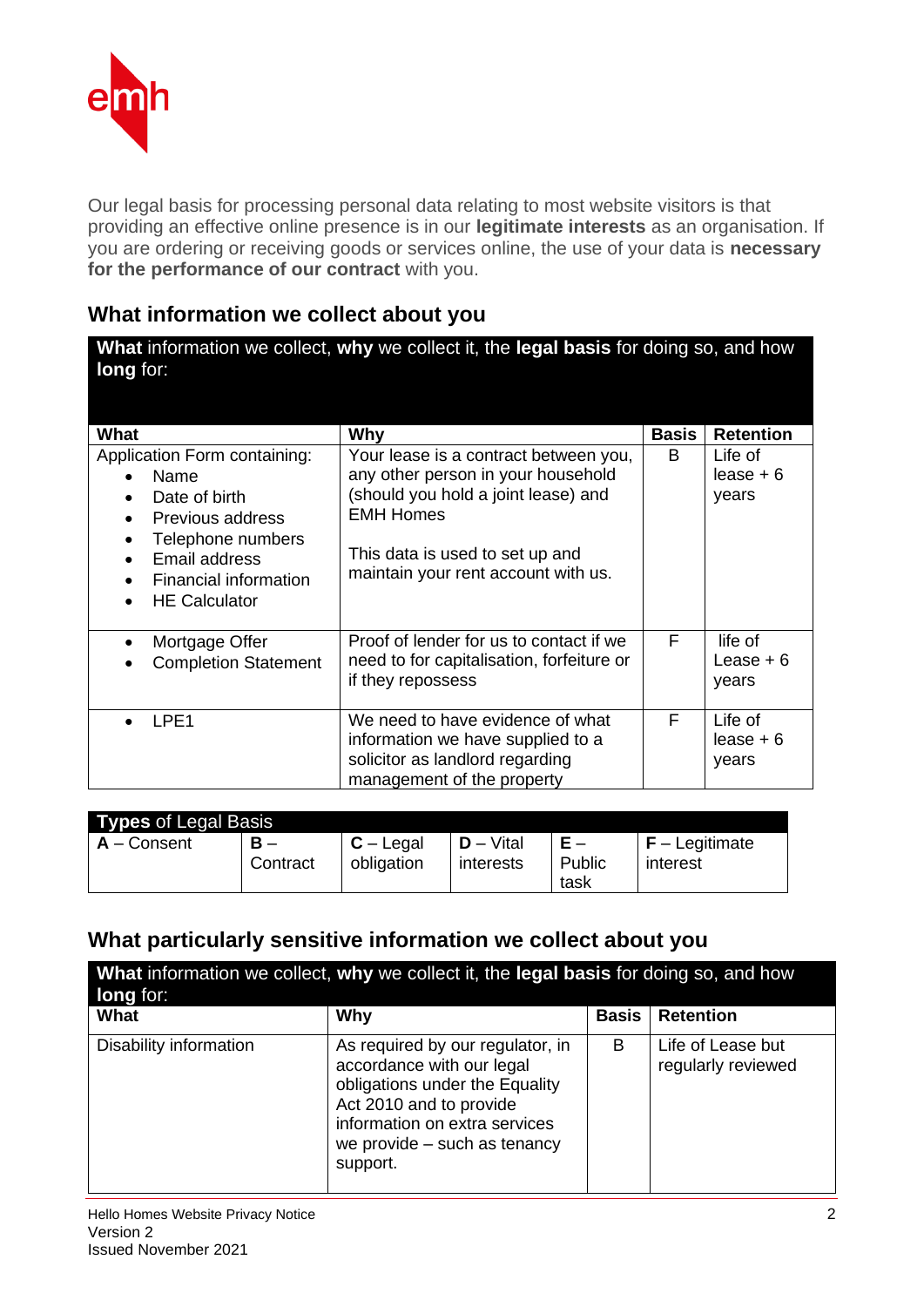

| Ethnicity<br>Religion<br>Sexuality | For analysis purposes, as<br>required by our regulator and to<br>provide information on extra | В | Life of lease $-$ but<br>regularly reviewed |
|------------------------------------|-----------------------------------------------------------------------------------------------|---|---------------------------------------------|
| Nationality                        | services we provide.                                                                          |   |                                             |

| <b>Types</b> of Legal Basis (Special Category Data) |                     |              |               |           |                                |
|-----------------------------------------------------|---------------------|--------------|---------------|-----------|--------------------------------|
| $A -$ Consent                                       | l <b>B</b> – Social | $C - V$ ital | $D - In the$  | $E - For$ | $\mathsf{F}$ – Public interest |
|                                                     | protection law      | interests    | public domain | legal     |                                |
|                                                     | obligation          |              |               | claims    |                                |

When using our websites we collect four main types of information from visitors:

- Feedback (general questions and specific feedback on the website)
- Requests for information
- Survey responses
- Site usage information (from session cookies and log files)

We do not pass on any personal information you have given us to any other site. The system will record your email address, and other information if volunteered to us by you, for example on the Feedback forms. This will be treated as proprietary and confidential. The information will also be used to form part of the sale contract, should you proceed.

The website contains links to other websites. This privacy policy applies only to sites administered by emh. You should always be aware when you are moving to another site and read the privacy statement of any site which collects personal information.

#### **Marketing** (E-updates – new properties)

If you choose to subscribe to email alerts we will collect and store only the information you have given us regarding your email preferences. We use a service called Mail Chimp, which is an email address management and message sending service. Your data is stored by us via their services and will not be passed to any other party.

Mail Chimp enables us to send marketing emails. Mail Chimp has a certified agreement to the EU/US and Swiss Safe Harbor Frameworks. The Safe Harbor Frameworks have now been replaced by the EU-U.S. Privacy Shield Framework and the Swiss-U.S. Privacy Shield Framework and retains a certified agreement with these Privacy Shield Frameworks. See Mail Chimp Privacy Policy for more details.

From time to time we would like to send you information about services of ours and other members of the group we feel may be of interest to you.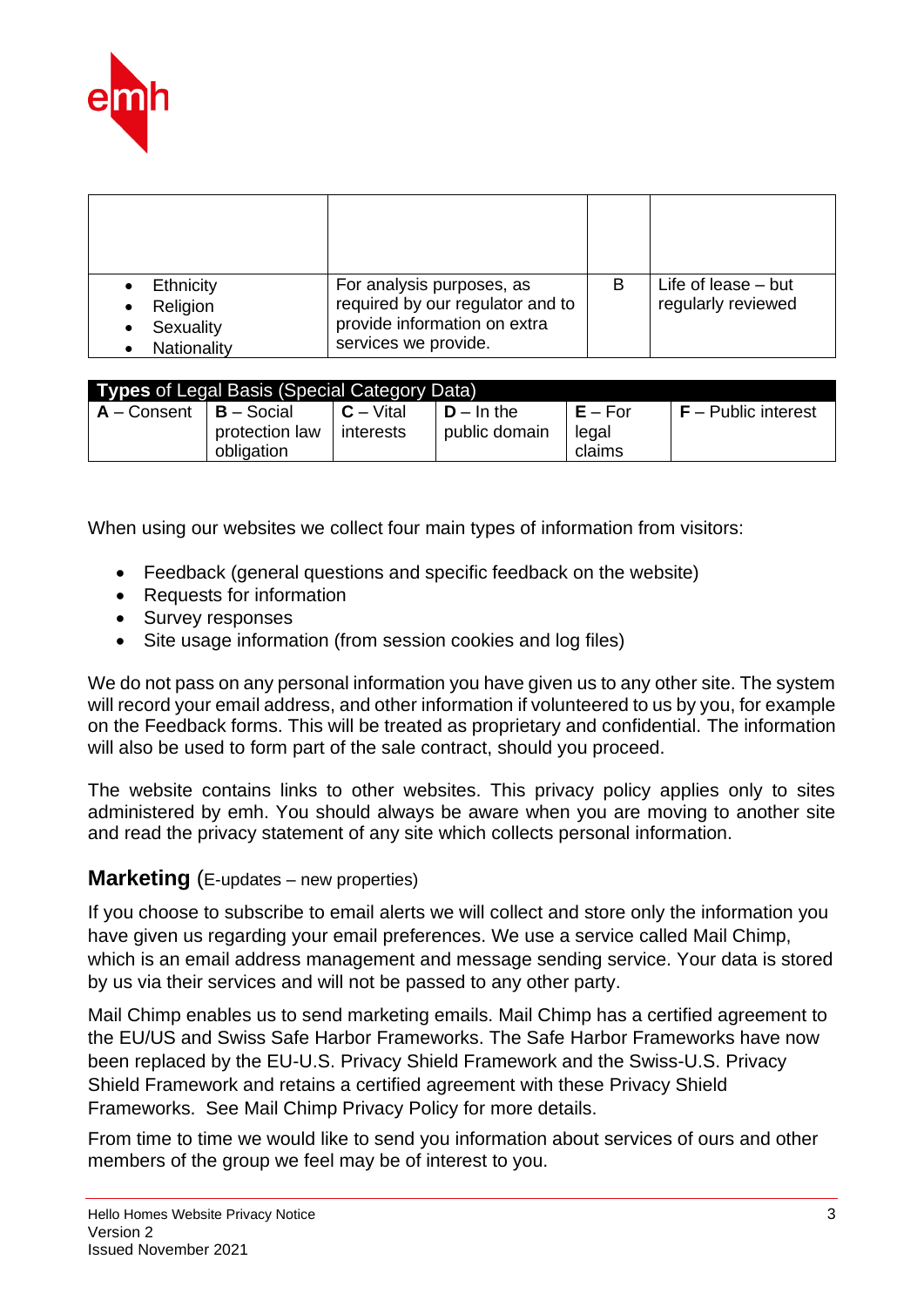

Despite your consent to receive marketing information, should you change your mind you have the right, at anytime, to stop us using your information for marketing use by withdrawing your consent. Consent can be withdrawn by contacting us **(see How To Contact Us below)**

## **Sharing your information**

Personal information we have on you is used to make sure the services we offer continue to be the most appropriate for you. We will use your information to manage our relationship with you for example keeping our records up to date and to enable us enable us to assist in the coordination of support services.

We will also use your information to carry out the contractual obligations we have to our customers for example arranging surveys and inspections to the properties. We do not use automated decision making or profiling.

We will not normally share your information with anyone else. However, there are certain circumstances where we will be required to share your information with other organisations, we will comply with Data Protection law when disclosing this information. Where it is required or necessary in accordance with Data Protection law, we may share information:

- Compliance with law- we will, where we are legally required to do so (for example to the Inland Revenue, Benefits Agency, any court of competent jurisdiction or any law enforcement agency with statutory authority).
- Surveys -We may need to pass on your information to the RICS accredited surveyor in order to carry out a valuation on your property either for mortgage purposes or if you have requested to staircase your property.
- Viewings If you wish to view a property through us we will need your contact details and address for security purposes.
- Reservations We will offer the option for all buyers to undergo a qualification with one of our recommended Mortgage advisers as part of the reservation process.
- If Selling we will need to pass on your contact details to the company that completes our Energy Performance Certificates (epc's) and possibly to estate agents for chain details

## **How do we keep information secure**

We have put in place appropriate security measures to prevent your personal information from being accidentally lost, used or accessed in an unauthorised way, altered or disclosed. In addition, we limit access to your personal information to those employees, agents, contractors and other third parties who have a business need to know. They will only process your personal information on our instructions and they are subject to a duty of confidentiality.

All personal information you provide to us is stored on our secure servers within the UK. However there may be occasions where your information may need to be stored in or sent to companies, service providers, agents, subcontractors and regulatory authorities in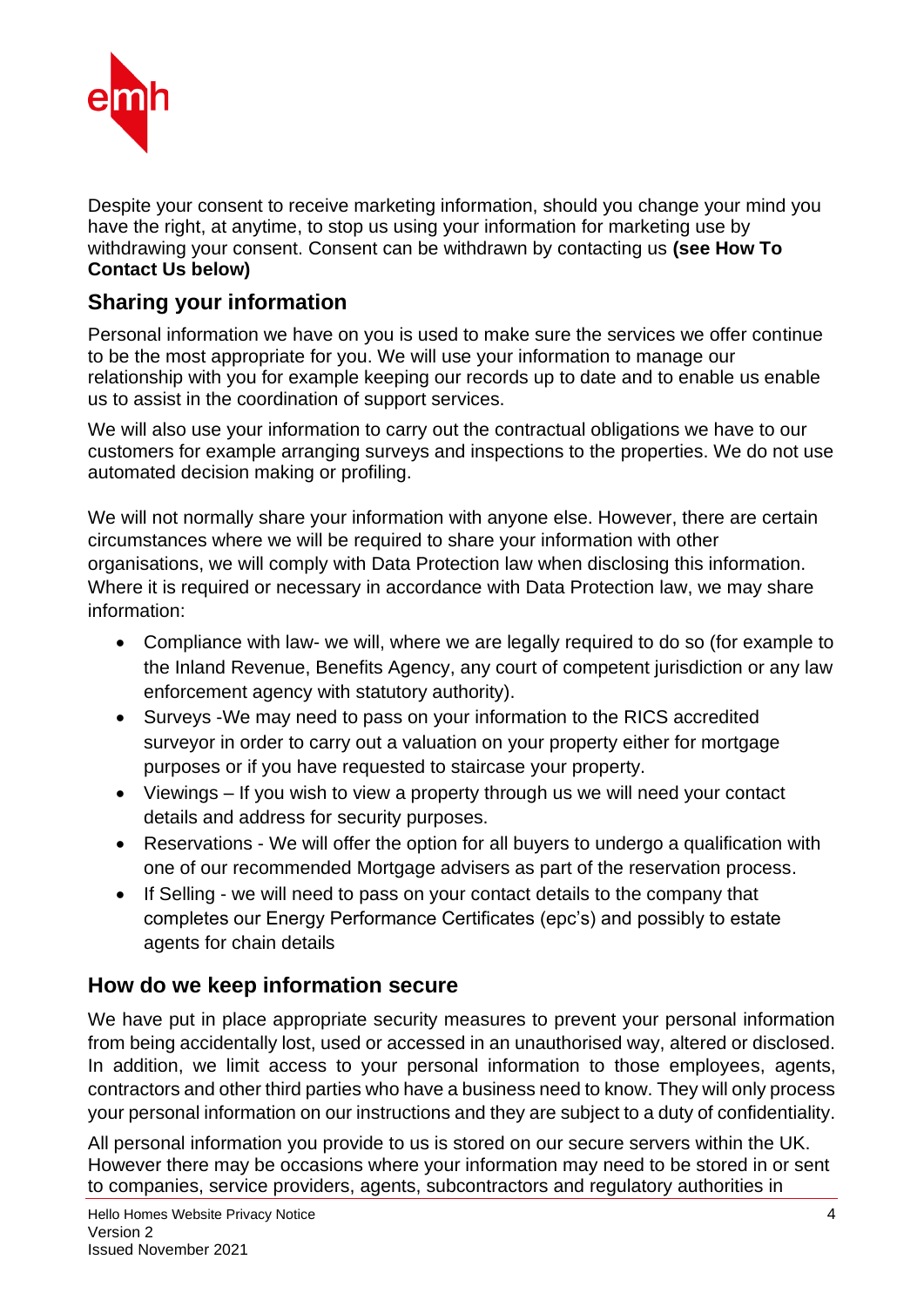

countries outside of the European Economic Area ('EEA') which may not have the same level of security and protection as we have under UK legislation. If we have to do this, we will make sure that suitable security measures are in place.

We have put in place procedures to deal with any suspected data security breach and will notify you and the Information Commissioner's Office of a suspected breach where we are legally required to do so.

## **How long we keep your information**

We will keep your personal information for as long as you are a tenant, service user and or employee of emh group. After you stop being a tenant, service user and or employee, we may keep your data for up to 10 years for one of these reasons:

- To respond to any questions or complaints.
- To show that we treated you fairly.
- To maintain records according to rules that applies to us.

We may keep your data for longer than 10 years if we cannot delete it for legal or regulatory reasons.

### **Changes to privacy policy**

We may edit this policy from time to time. If we make any substantial changes, we will notify you by posting a prominent announcement on our web pages. This website and its contents are protected by copyright. The content provided on this website is for general information only.

## **Access to and correction of the information we hold on you**

You can find out if we hold any personal information about you by making a 'subject access request' under the GDPR. If we do hold information about you, we will:

- Give you a description of it
- Tell you why we are holding it;
- Tell you who it has been disclosed to; and
- Let you have a copy of the information in an intelligible form.

You may also have the right for your personal information to be transmitted electronically to other organisations in certain circumstances.

You can access your personal information we hold by writing to our Data Protection Advisor at this address: Emh, Governance & Assurance Team, Memorial House, Stenson Road, Coalville, and Leicestershire, LE67 4JP or by email on dataprotection@emh.co.uk

You have the right to question any information we have about you that you think is wrong or incomplete. Please contact us if you want to do this. If you do, we will take reasonable steps to check its accuracy and correct it.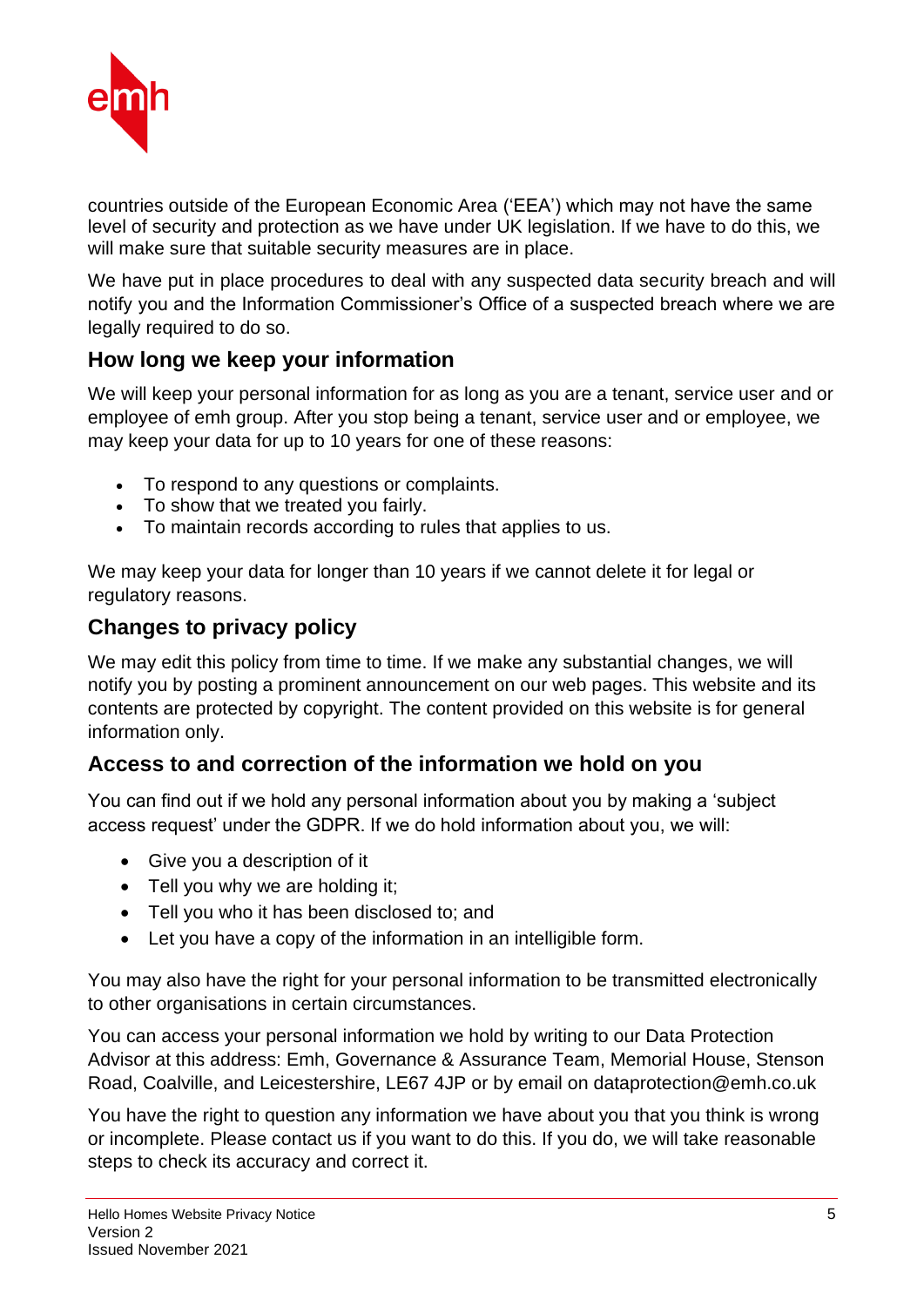

## **Your rights**

You may also have the right, in certain circumstances, to request that we delete your personal information, to block any further processing of your personal information or to object to the processing of your personal information.

There are some specific circumstances where these rights do not apply and we can refuse to deal with your request.

If we are processing your personal information based upon your consent (e.g., as part of our marketing or promotional activities or to make a voluntary referral to an external agency), you have the right to withdraw your consent at any time.

If you require any further information about your right to rectification, erasure, restriction of or object to processing or you wish to withdraw your consent please contact us (**see How to contact us below**).

# **Complaints**

We take any complaints we receive about the collection and use of personal information very seriously. We would encourage you to bring it to our attention if you think that our collection or use of information is unfair, misleading or inappropriate. You can make a complaint at any time by contacting us (**see How to contact us below**).

If you think our collection or use of personal information is unfair, misleading or inappropriate or if you have concerns about the security of your personal information, you also have the right to make a complaint to the Information Commissioner's Office. You can contact the Information Commissioner's Office at the following address:

Information Commissioner's Office, Wycliffe House, Water Lane, Wilmslow, Cheshire, SK9 5AF

### **How to contact us**

Please contact us if you have any questions about our privacy policy or the information we hold about you. You can do so via one of the contact details below;

- Email: dataprotection@emh.co.uk
- Post Governance & Assurance Team, Memorial House, Stenson Road, Coalville, Leicestershire, LE67 4JP.
- Telephone 01530276000

We have appointed a Data Protection Advisor to oversee our compliance in line with Data Protection legislation. Our Data Protection Advisor is Hannah Adams. If you have any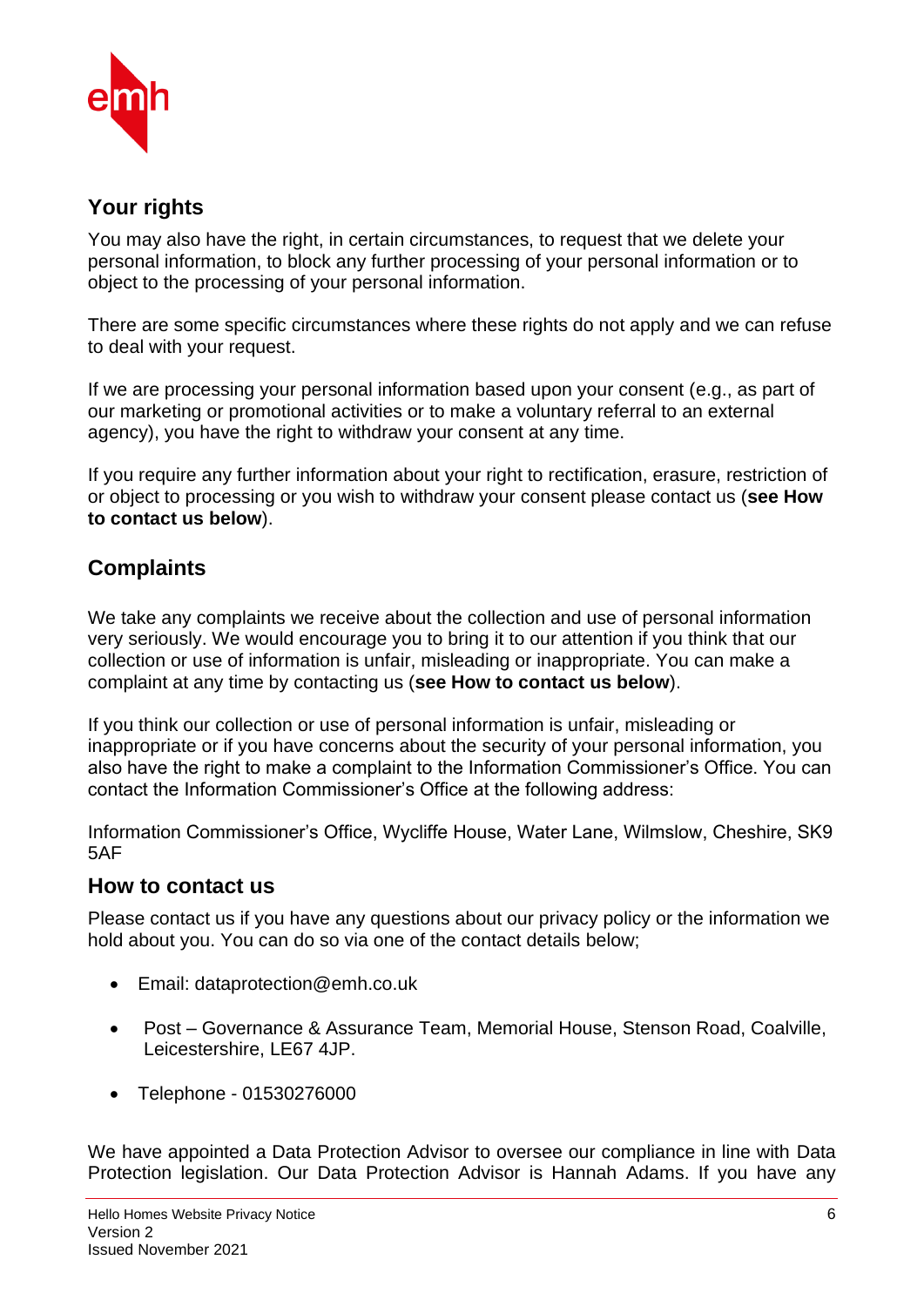

questions about this privacy notice or how we handle your personal information, please contact our Data Protection Advisor using the details above.

Our Data Protection Officer who is registered with the Information Commissioner's Office is Lucie Westbury, Head of Governance and Assurance. Please contact our Data Protection Officer using the details above.

## **Cookies**

Our website uses cookies. By using our website, you agree to this privacy statement and you consent to our use of cookies in accordance with the terms of this statement.

#### **What are cookies?**

A cookie is a small file placed on your computer hard drive that helps analyse web traffic or lets you know when you visit a particular site. Cookies allow web applications to respond to you as an individual. The web application can tailor its operations to your needs, likes and dislikes by gathering and remembering information about your preferences.

There are two main kinds of cookies: session cookies and persistent cookies. Session cookies only last for the duration of your visit to the website and are deleted from your computer when you close the browser. Persistent cookies outlast user sessions and remain stored on your computer until deleted or until they reach their expiry date.

Most browsers allow you to reject all cookies, while some browsers allow you to reject just third-party cookies.

#### **Why we use cookies**

Cookies help us provide you with a better website by enabling us to monitor which pages you find useful and which you do not.

Cookies are specific to the server that created them and cannot be accessed by other servers, which means they cannot be used to track your movements around the web. Although they can be used to store information which may identify a computer, they cannot be used to identify you personally.

Ways we use cookies include:

- Recognising your device so you do not have to give the same information several times during one task
- Recognising that you may already have given a username and password so you do not need to do it for every web page requested
- Measuring how many people are using services so they can be made easier to use and there is enough capacity to ensure they are fast
- Our customer account service MyHomeOnline uses cookies to remember your font size preferences and help us identify that you are the only person accessing your account